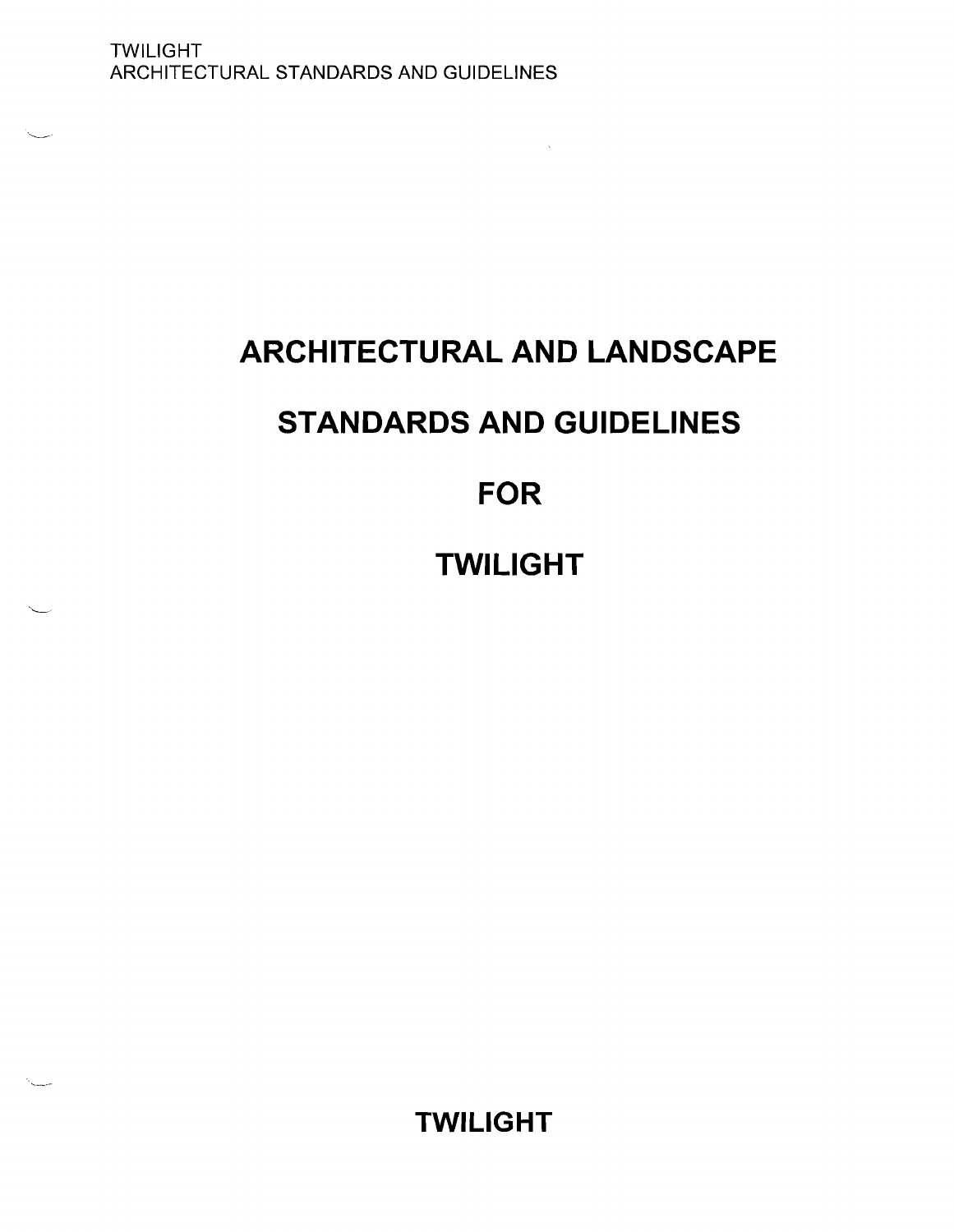## ARCHITECTURAL AND LANDSCAPE STANDARDS AND GUIDELINES

#### PURPOSE:

- 1. To preserve the continuous design excellence and sensitivity to the environment within Twilight.
- 2. To provide maximum, quiet enjoyment for each resident in the use of his or her personal and real property.
- 3. To preserve equity in implementation of policies, plans and documents and allow for individual creativity within standard guidelines.
- 4. The Guidelines contain policies and procedures to assist the Committee and property owners through the improvement review process.

#### INTRODUCTION

The Architectural Review Committee (ARC) has been established to preserve consistency, compliance and equity in the implementation of policies; plans; Covenants, Conditions, and Restrictions; and other documents pertaining to the physical development of the community. The maintenance of Twilight as an attractive community in which to live depends on continuous design excellence and sensitivity to the environment. The ARC serves as an extension of the Board of Directors to pursue compliance with protective restrictions and the compatibility of construction, design, and maintenance of homes within Twilight.

Adoption of Architectural Standards and Guidelines by the Board of Directors and the Committee has allowed the Association to implement review and control procedures and to support those recorded legal documents which serve to bind each individual property owner to the Covenants, Conditions, Restrictions and Declarations of Twilight. The Architectural Standards and Guidelines contain policies and procedures to assist the ARC and property owners through the improvement review process.

You are advised to contact the Twilight Homeowners Association, 2655 S. Rainbow Blvd., Suite 200, Las Vegas, NV 89146, (702) 362-6262, prior to submitting any Architectural Review Request to be sure that you have the most current copy of the Architectural Standards and Guidelines. Please be reminded that all exterior improvements to your lot or residence including all landscaping requires ARC review and approval prior to any installation.

Your Board of Directors and the Architectural Review Committee seeks to ensure that the review and control process is effectively administered and that all property owners are treated equitably on a case-by-case basis.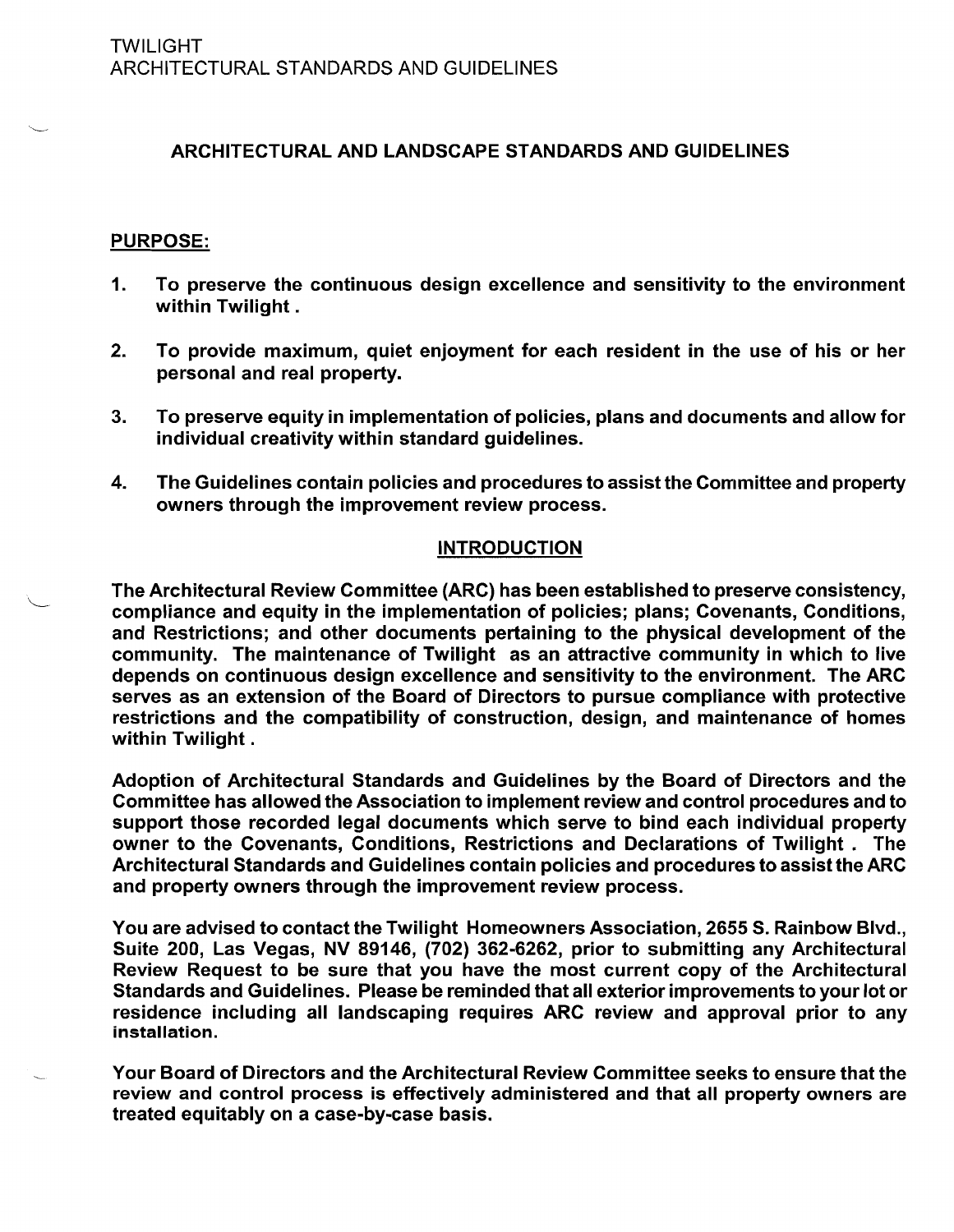#### TWILIGHT ARCHITECTURAL STANDARDS AND GUIDELINES

These guidelines are intended as a supplement to Article VIII of the Master Declaration of Covenants, Conditions and Restrictions (CC&R'S) ofthe Twilight Community. They do not cover the entirety of the legal documents.

IT IS TO YOUR ADVANTAGE TO READ THE CC&R'S THOROUGHLY.

The Architectural and Landscape Control Committee ("Committee") does not seek to restrict individual creativity or personal preferences, but rather to assure continuity in design which will preserve and improve the appearance ofthe Community and the property values therein.

The Committee reviews all plans for exterior improvements and additions to residential lots and dwellings in Twilight. These improvements include, without limitation, additions, modifications and alterations to residential dwellings such as fences, walls, room additions, patio covers, gazebos, pools, spas, and planting of trees as well as certain other landscaping.

Failure to submit plans to the Committee or to complete improvements according to approved plans is a violation. (Refer to CC&R's, Article VIII.)

Declarant is exempt from the Architectural process.

Submittals are due in the Association office by noon, fourteen (14) days prior to the ARC meeting date. A \$10 fee (made payable to Twilight) must accompany all submittals except those for landscaping only.

Submittal forms along with a "Checklist" designed to guide you through the completion process are included in the Home Improvement Application packet. The forms can be obtained at the Association office at Terra West Property Management, 2655 South Rainbow, Las Vegas, NV 89102, phone: (702) 362-6262.

Upon completion of the work, a representative of the Architectural Committee will inspect improvements for adherence to approved plans (Notice of Completion).

The Architectural and Landscape Control Committee staff will be happy to assist with the submittal process and interpretation of the CC&R's and these Guidelines.

Approval must be obtain from the Twilight Design Review Committee prior to submittals being accepted by the Boulder Ranch Design Review Committee.

THANK YOU IN ADVANCE FOR YOUR COOPERATION IN THIS MATTER.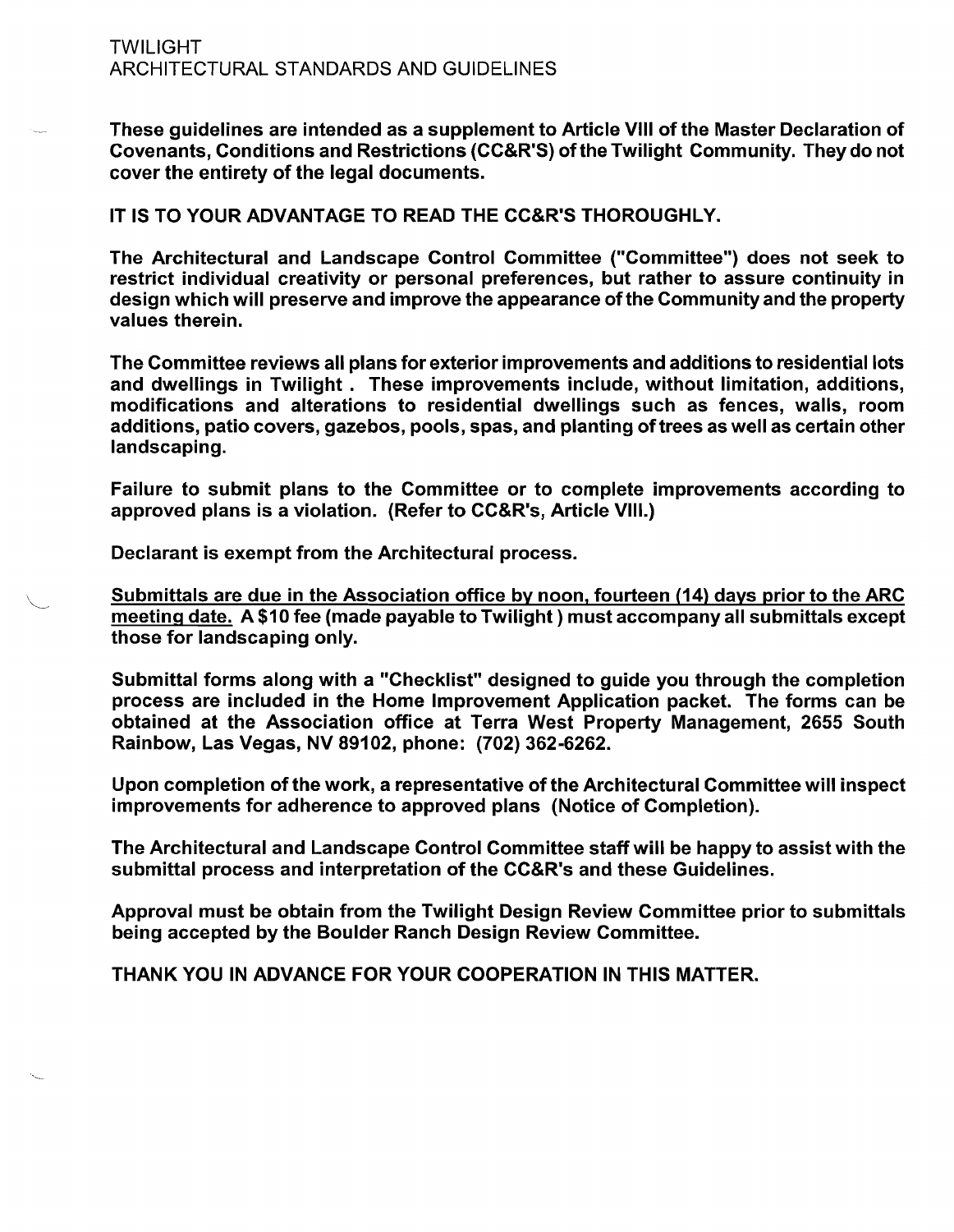### GENERAL CONDITIONS

- 1. CONDITIONS NOT DEFINED: Any condition or material not defined within these Guidelines shall become a matter for the consideration and determination of the Committee (see Article VIII).
- 2. Architectural approval by the Twilight Architectural Committee does not constitute waiver of any requirements by applicable governmental agencies. Separate processing and permits are the individual homeowner's responsibility.
- 3. Committee approval of plans does not constitute acceptance of any technical or engineering specifications or requirements of Clark County and Twilight assumes no responsibility for such. The function of the Committee is to review submittals for conformity to the Master Plan for the community. All technical and engineering matters as well as applicable permits are the responsibility of the owner. APPROVALS OR VARIANCES GRANTED BY CLARK COUNTY DO NOT SUPERSEDE THE CC&R'S OR THESE GUIDELINES.
- 4. Approval of plans is not authorization to proceed with improvements on any property other than the applicant's.
- 5. An oversight by the Committee regarding the CC&R's or Policies & Guidelines does not constitute a waiver; therefore, any violation must be corrected upon notice.
- 6. ACCESS THROUGH COMMON PROPERTY WILL BE DISCOURAGED. (Building equipment and materials must be contained on the applicant's property. Streets may not be obstructed with equipment or building materials that are hazardous to pedestrians, vehicles, etc.).
- 7. In the event a homeowner wants to breach a community wall, SEE EXHIBIT F.
- 8. When construction requires use of adjoining property, the applicant must obtain written permission from the adjoining property owner and submit it with the plan submittal.
- 9. All work must be performed in a manner consistent with the standards of the general dwelling construction and appearance ofthe community. All work considered to be of an unsightly finished nature or of lesser quality than the prevailing community standards shall be reworked to an acceptable appearance at the applicant's expense.
- 10. Submittal of color samples of any paint or stain are required when they deviate from the original color of the existing dwelling.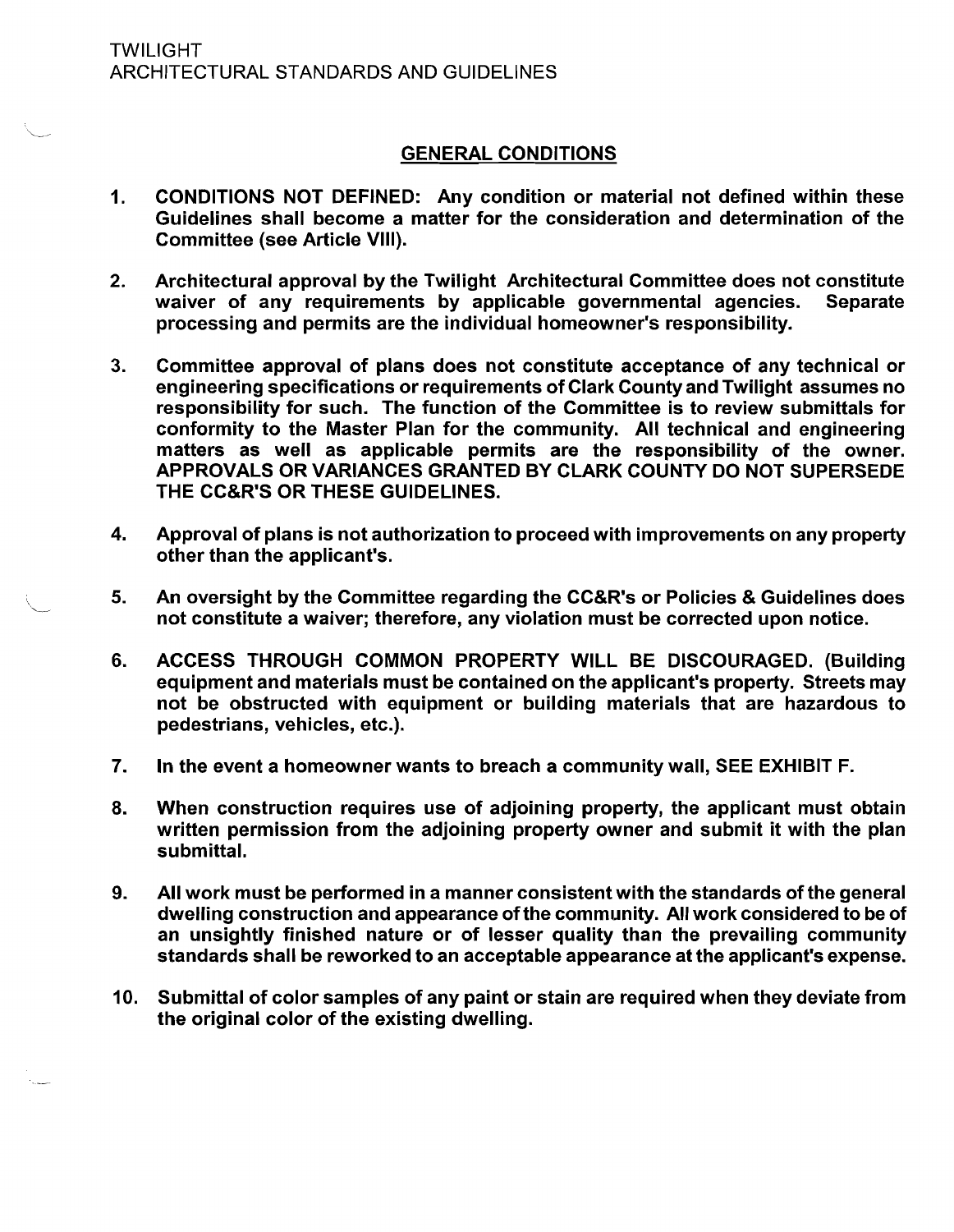- 11. NEIGHBOR NOTIFICATION: The required Impacted Neighbor Statement (Exhibit C) is intended as input from neighbors regarding any improvements which may impact their use and enjoyment of their property. If you share a property line with a builder, a representative of the builder must sign the form. Neighbors' signatures are always required for the following improvements: perimeter wall height and length adjustments, large accessory structures, room additions, balconies, and access through perimeter walls for construction. Neighbors' signature may be required as deemed necessary by the Architectural Review Committee for other improvements. However, this document is for advisory purposes only. While neighbor input is appreciated as part of the submittal process, the approval or disapproval of a neighbor may or may not be considered in the decision of the ARC.
	- A. The ARC will evaluate the neighbors' comments or concerns which may necessitate a homeowners/neighbors attendance at a meeting. However, the authority to approve or disapprove the improvement request is the sole responsibility of the Architectural Review Committee.
	- B. The applicant is responsible to obtain this information and will acknowledge by signature on the Impacted Neighbor Statement that the information is complete and accurate. The Architectural Review Committee reserves the right to request additional neighbors' signatures.

"Front Facing" refers to properties directly across the street. "Side" refers to left and right adjoining properties. "Rear" refers to properties directly in back.

- 12. Approval of any project by the Architectural Review Committee does not waive the necessity of obtaining the required City or County permits. In turn, obtaining City or County permits does not waive the need for approval by the Architectural Review Committee prior to construction or installation.
- 13. Approval must obtain from the Twilight Design Review Committee prior to submittals being accepted by the Boulder Ranch Design Review Committee.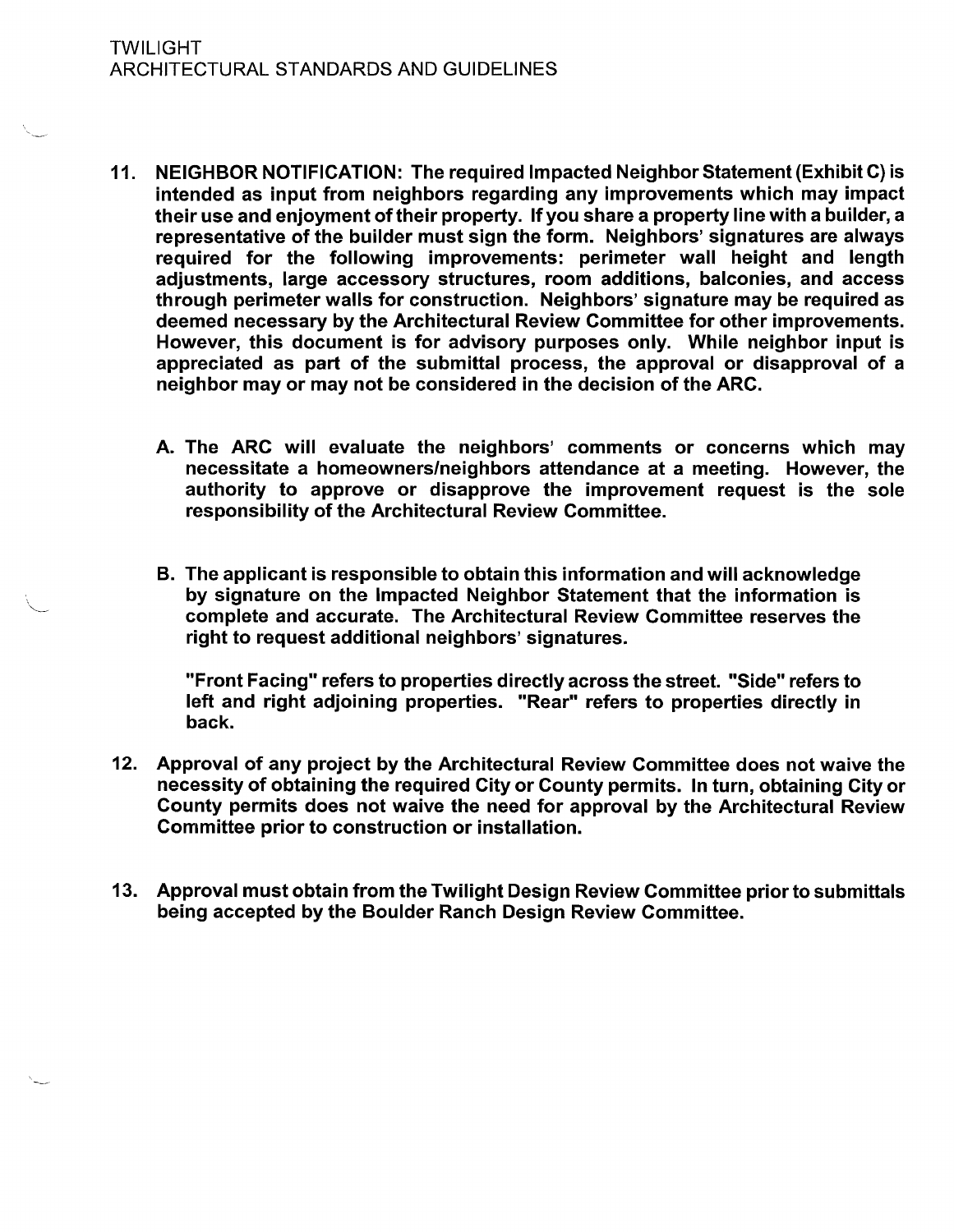## ARCHITECTURAL AND LANDSCAPE MATERIAL STANDARDS

This section ofthe Guidelines delineates appropriate materials for use in modifications and specifies which modifications require prior submittal to the Committee. Any deviation from pre-approved items requires Committee approval.

NOTE: A homeowner has to complete rear landscaping with six months of close of escrow.

Nothing in this provision is to be construed to permit a nuisance situation.

- I. LANDSCAPING (Refer to Article VIII of the CC&R's).
	- A. Landscaping can be effectively used to accent entryways, define space and create "soft" privacy screens. Since landscaping is a design element, consideration should be given to the relationship to adjacent houses and surrounding area. If plantings are found detrimental to the community by the Board, homeowners may be required to rectify the problem. Please refer to the Pre-Approved Plant List.
	- B. All landscaping work, plantings and installation of permanent irrigation systems by an owner shall remain aesthetically consistent with the design and plan of the community and climatically and culturally appropriate to Southern Nevada.
	- C. No Owner shall further landscape or otherwise improve any property owned and maintained by the Twilight Community Association.
	- D. No plant may exceed the tallest part of a two-story house. The Architectural and Landscape Control Committee reserves the right to reject any plant material if it is deemed a nuisance or obstruction. NOTE: Any plants not listed in the Pre-Approved Plant List may still be submitted for review by the Committee.
	- E. No tree planting shall occur within five (5) feet of a neighbor party wall or Association wall and all trees within ten (10) feet of any community or neighbor wall, sidewalk, driveway or street easement must be planted with a deep root barrier. The barrier may be purchased at the warehouse outlets.
	- F. Landscape mounds under thirty-two (32) inches in height and forty-eight (48) inches in width, decorative treated lodge pole timbers no larger than twelve (12) inches in height installed in horizontal patterns and boulders no larger than two feet are permitted without prior approval. Decorative curbing of concrete, plastic or wood must extend no more than 6 inches above the sod and does not need approval.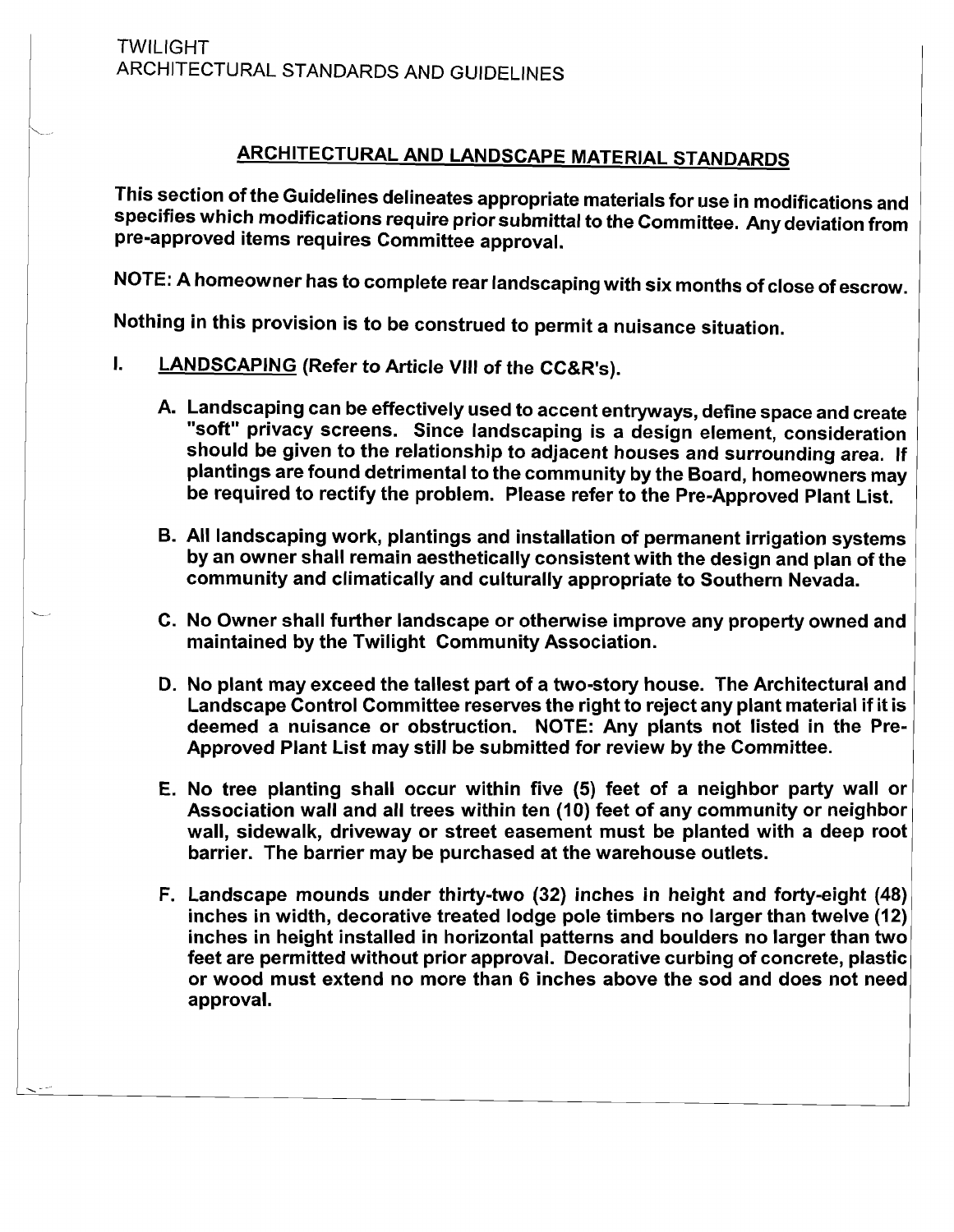G. The use of decorative rock and gravel is permitted. Architectural review will not be required if any of the following approved rock colors are used and the size of the rocks are one-half to one and one-half inch:

| California Gold      | Brown Cinder Mix     |
|----------------------|----------------------|
| Rocky Road           | Vergo Red Cinder     |
| Desert Rose          | Arizona River Pebble |
| Calico Tan           | Calico White         |
| Peach                | White                |
| Red Sandstone gravel | Apache Brown         |
| Mohave Gold          | Pink Coral           |
| Cranberry Red        | Wild Rose            |
| Desert White         |                      |

H. Shrubs and trees not in a ground cover shall be irrigated with an automatic drip irrigation system.

HOMEOWNERS ARE ENCOURAGED TO MAINTAIN A MINIMUM THREE (3) FOOT SEPARATION FROM PERIMETER OR PARTY WALLS TO ANY TURF BEING INSTALLED. THIS HELPS REDUCE, AND POSSIBLY AVOID, WATER DAMAGE TO WALLS SHARED BY NEIGHBORS OR THE ASSOCIATION.

- I. The following minimum landscape requirements are required on all front vards and side yards:
	- 1. Sixty (60) percent of the front and side yards planted must be with shrubs, groundcover or grass (organic material), or a combination of both, if a traditional theme is desired.
	- 2. Forty (40) percent of the front and side yards must be planted with groundcover (organic material) if a desert theme is desired.
- J. Owners who purchased homes which were landscaped by the builder will not be considered to be in violation if they choose to make no further additions to the plantings. These guidelines are to help owners who wish to upgrade the appearance of their homes to select appropriate materials.
- K. Lots 60 feet or wider The front yard landscape palette for lots that are 60 feet wide or wider will include the following as a minimum:
	- 1. Each lot is required to plant a minimum of three (3) trees. Depending on the trees chosen, the required size of the trees will be either all three trees will be 24" box or two of the trees will be 24" box and one will be a 15 gallon box. Palms, if used as part of the required plant palette, will have a minimum trunk height of 8 feet. Trees will be chosen from the Pre-Approved Plant List. Trees other than those on the Pre-Approved Plant list may be substituted ifapproved by the Twilight Design Review Committee.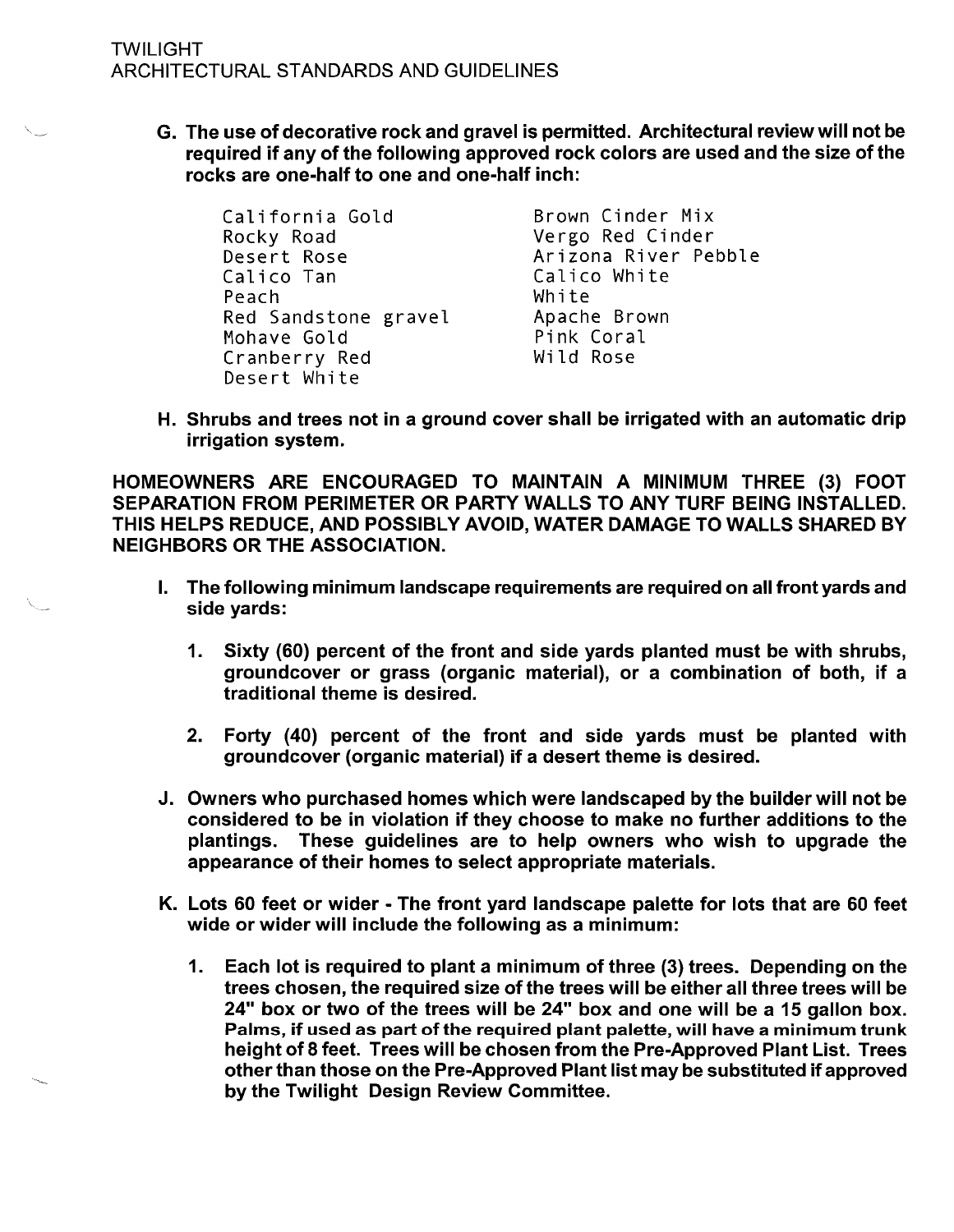- 2. Each lot is required to plant a minimum of shrubs from the Pre-Approved Plant List of materials. Shrubs other than those on the Pre-Approved Plant List may be substituted if approved by the Twilight Design Review Committee.
- L. Lots less than 60 feet wide The front yard landscape palette for lots that are less than 60 feet wide will include the following as a minimum:
	- 1. Each lot is required to plant a minimum of two (2) 24" box trees from the Pre-Approved Plant List. Palms, if used as part of the required plant palette, will have a minimum trunk height of 8 feet. Trees other than those on the Pre-Approved Plant List may be substituted if approved by the Twilight Design Review Committee.
	- 2. Each lot is required to plant a minimum of shrubs from the Pre-Approved Plant List of materials. Shrubs other than those on the Pre-Approved Plant List may be substituted if approved by the Twilight Design Review Committee.

LANDSCAPE MATERIALS NOT PERMITTED:

- a. White or artificially painted rocks and natural Mint Green (must be natural earthtones).
- b. Common oleanders, common mulberry, common olive, cottonwood, weeping willows and poplars.
- c. Hedge-type plants exceeding thirty (30) inches in height and/or shrubs with thorns planted closer than 12' to public sidewalks.

## PRE-APPROVED PLANTS FOR

TWILIGHT

Thornless Honey Locust Chinese Pistache

## **DECIDUOUS TREES**

v. Desert Sweet Acacia Purpleleaf Plum Blue Palo Verde Valley Oak Desert Willow (pods) Chinese Elm Arizona Ash Modesto Ash **Crepe Myrtle**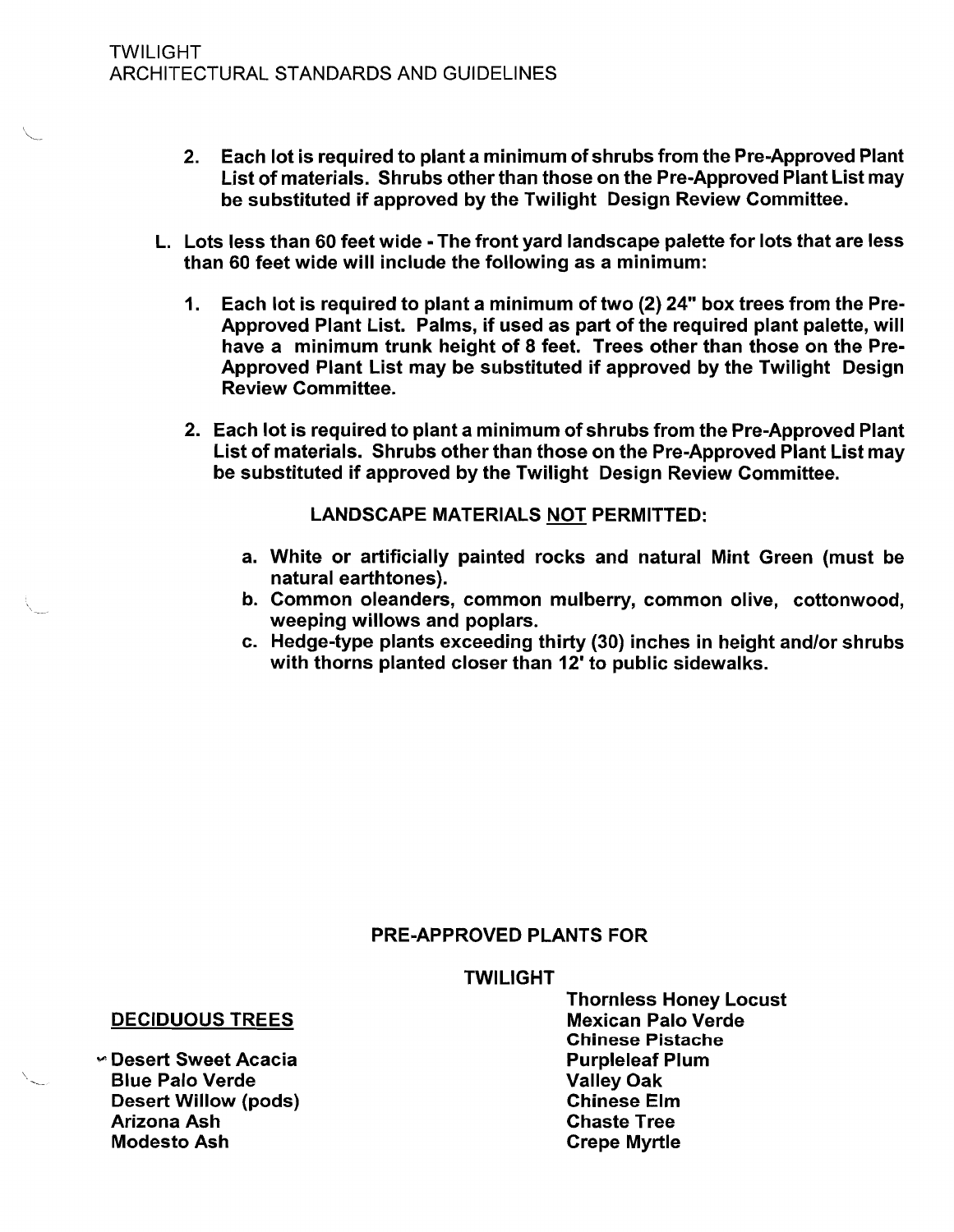#### TWILIGHT ARCHITECTURAL STANDARDS AND GUIDELINES

#### London Plane Tree

#### EVERGREEN TREES

'\ Strawberry Tree Blue Atlas Cedar Carob Tree Arizona Cypress Italian Cypress Olive (only low pollen Swan Hill, & Wilson) Aleppo Pine **Afghan Pine** Italian Stone Pine Chir Pine Holly Oak Heritage Oak , African Sumac

#### SHRUBS

Glossy Abelia Acacia Strawberry Shrub Fairy Duster Senna • Bush Morning Glory Cotoneaster--various cultivars Desert Spoon Red Yucca ,Primrose Jasmine Junipers Crepe Myrtle Bush Lantana Trailing Lantana Lavender Creosote Bush Texas Ranger Chihuahuan Sage Dwarf Myrtle Heavenly Bamboo Mock Orange "Pomegranate Firethorn India Hawthorn Sugar Bush Rosemary

Autumn Sage American Arborvitae Arizona Rosewood Compacta Xylosma Euonymous Photinia Day Lily Society Garlic Euriopus Daisy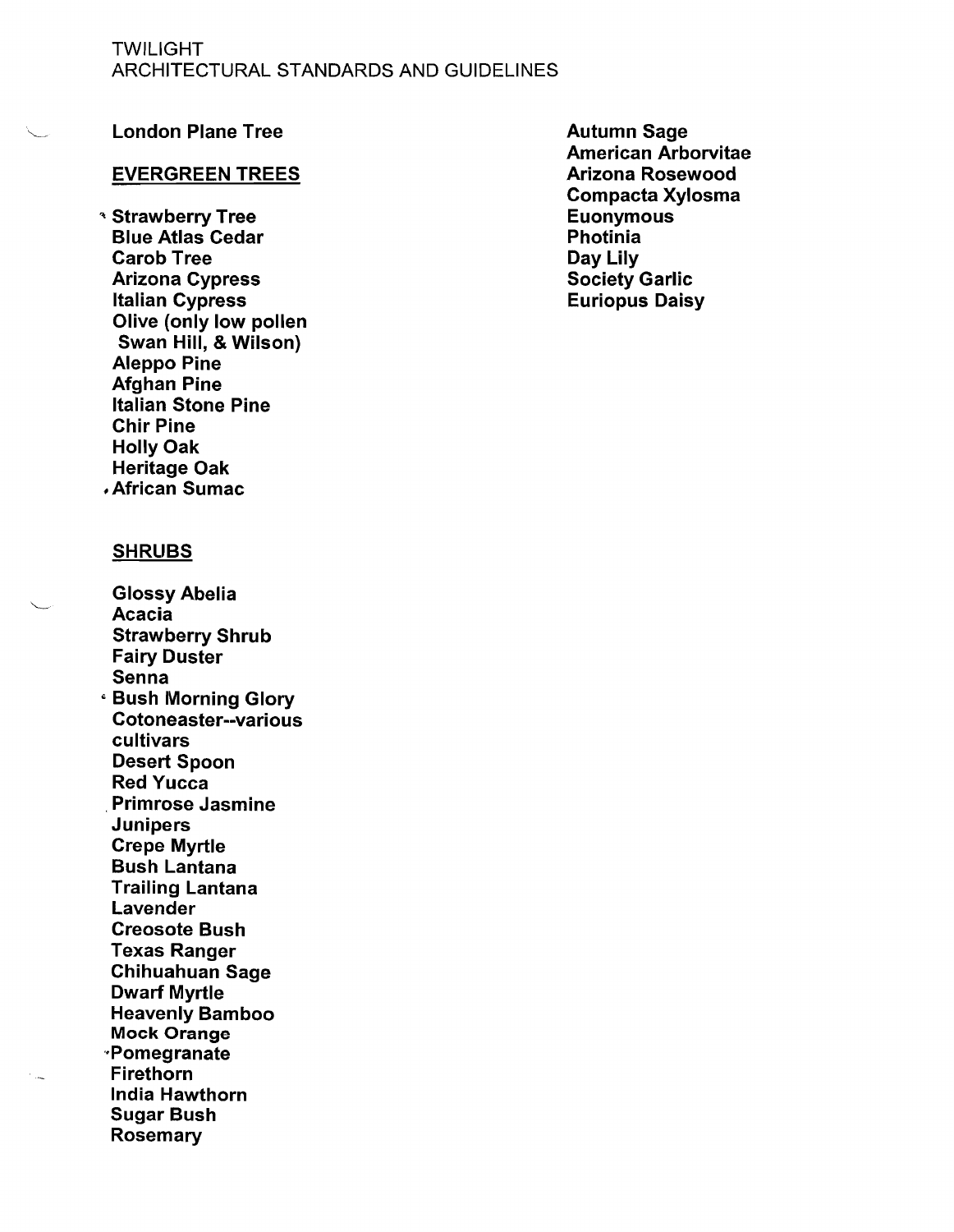#### TWILIGHT ARCHITECTURAL STANDARDS AND GUIDELINES

#### GROUND COVERS

Sand Verbena Creeping Acacia Coyote Bush **Cotoneaster** Gazania Trailing Lantana **Lippia** Myoporum Primrose Dwarf Primrose Lavender Cotton Green Lavender Cotton Peruvian Verbena Periwinkle

#### PALMS

Mexican Blue Palm Pindo Palm Mediterranean Fan Palm Canary Island Date Palm "Date Palm Windmill Palm California Fan Palm Mexican Fan Palm

#### VINES

Common Trumpet Creeper Creeping Fig Carolina Yellow Jasmine Algerian Ivy English Ivy Hall's Honeysuckle Cat's Claw Vine Boston Ivy Silver Lace Vine Lady Banksia Rose Star Jasmine

#### FRUIT & NUT PLANTS

Pecan Tree Edible Fig Apple Almond, Apricot Pear Grape

Vegetable, fruit, & herb gardens are acceptable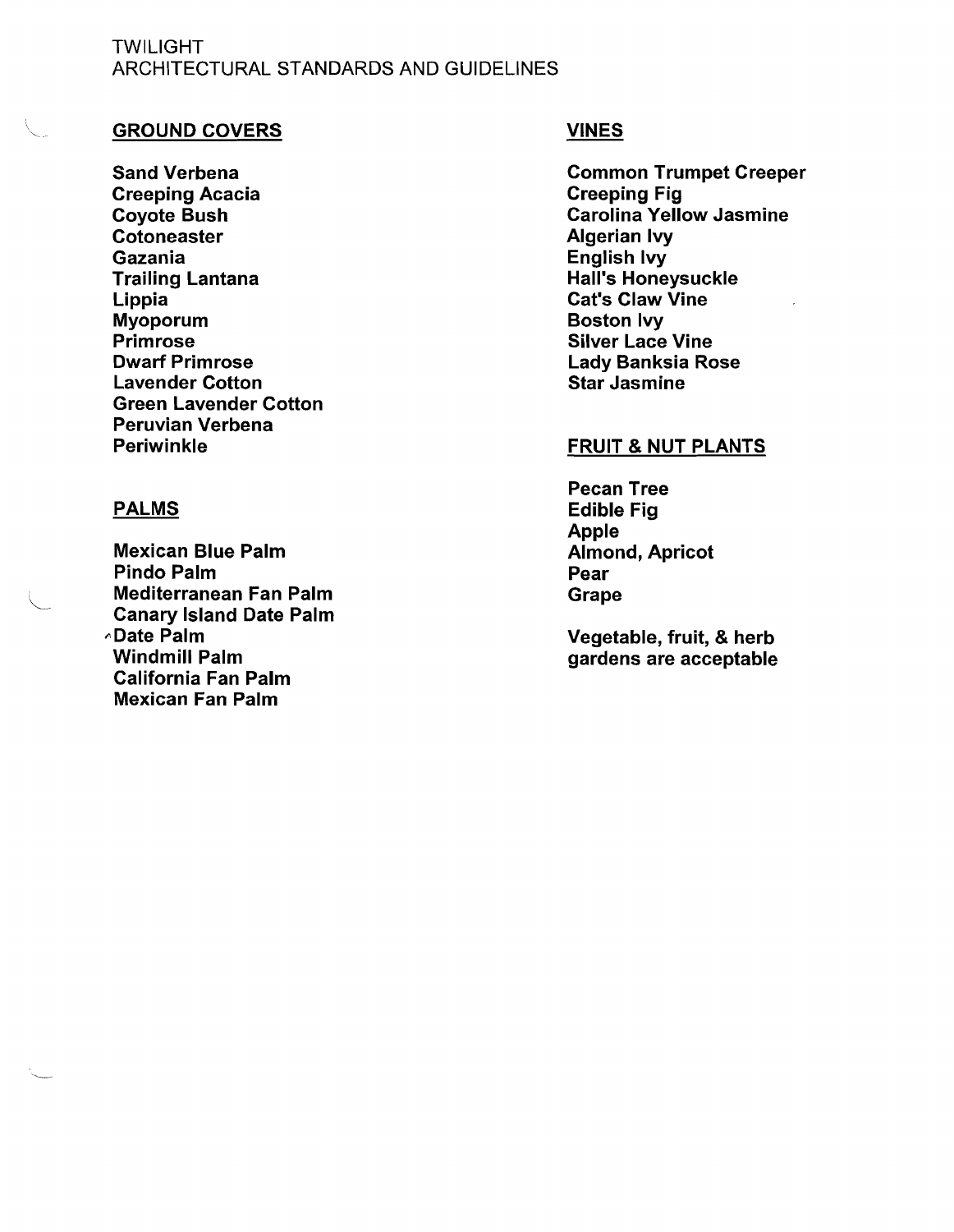The above list of plants is taken from a pamphlet, LOW WATER-USE PLANTS FOR SOUTHERN NEVADA, by Linn Mills, Area Horticulturist, University of Nevada, Cooperative Extension and Dennis Swartzell, Arboretum Director, University of Nevada, Las Vegas. It is a list of proven plants for Southern Nevada and use of these plants will be approved subject to review of their placement. All other plants must be approved by the Architectural Review Committee.

The following reference materials are available free of charge from:

Clark County Comprehensive Planning and Zoning Division - "Plant Materials"

Las Vegas Valley Water District - "Desert Demonstration Gardens"

#### II. FENCING AND GATES

- A. ALL FENCE CONSTRUCTION, extensions require prior submittal and approval of the Committee.
- B. In the event that the participating builder does not provide fencing, one type of fence may be approved by the Committee for the entire development.
- C. Walls are not to be painted or stuccoed.
- D. Acceptable materials for construction, extension or repair of fencing shall be:
	- 1. Block wall same material as installed by developer. Any deviation to be reviewed by ARC.
- E. Fencing shall not be constructed higher than six feet above grade of highest adjacent lot, unless approved by the Committee.
- F. Walls and shrubbery within 15 feet of an intersection shall be maintained at a maximum height of 2-1/2 feet.
- G. Installation of wrought iron gates and gate screening do not require submittal if they meet the following specifications: All gates must be wrought iron, matching the square, tubular type structure with spacing per County code and without sharp spikes. Decorative design is acceptable. Gates may not exceed height of the fence. Colors can be white, black or match the residence colors. Decorative arches, double gates and security bars require approval of the Committee.

Gate screening can be metal mesh or lighter metal screen, similar to solar screening orwindow screening. Gate screening is to be painted to match the gate color.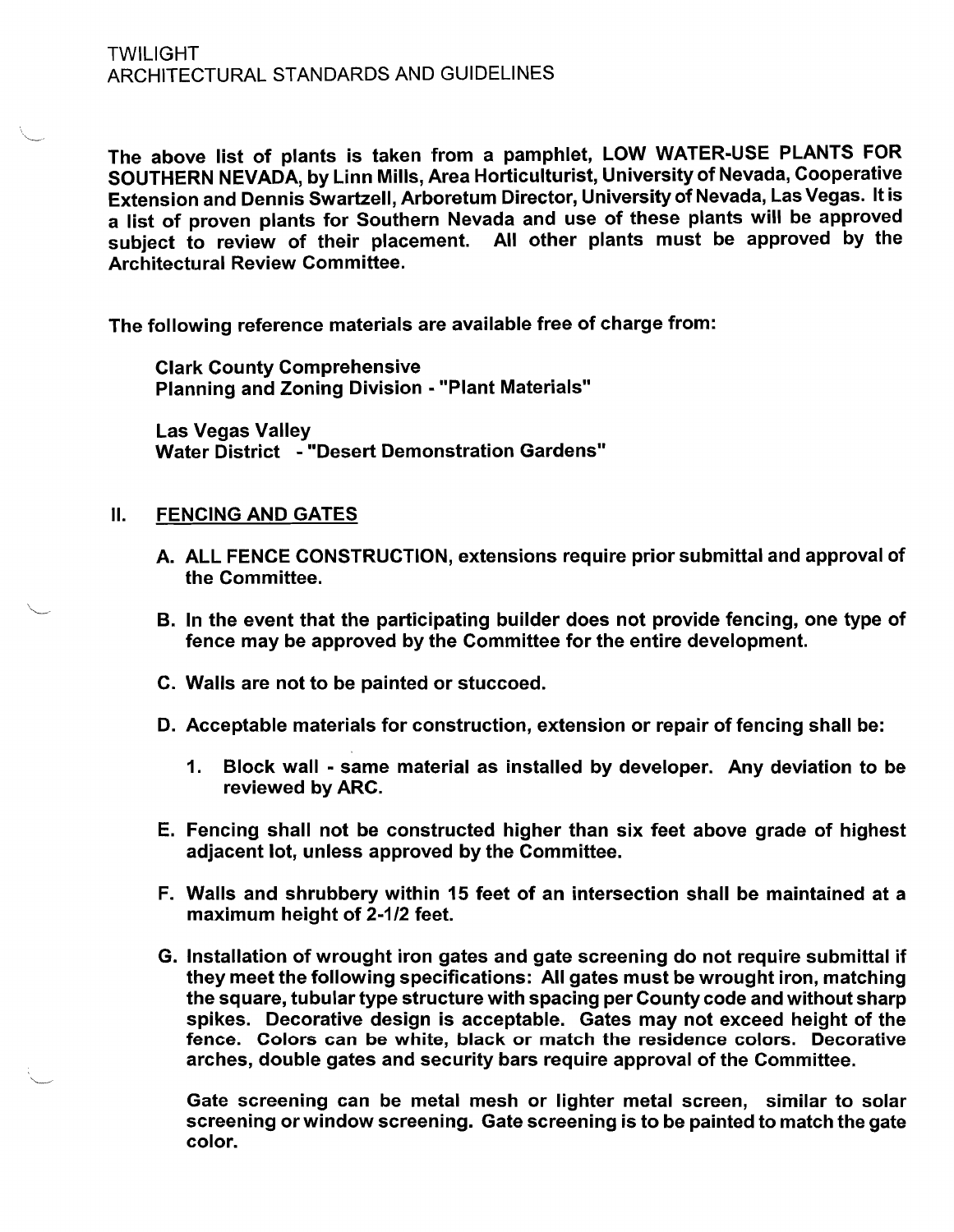## III. PATIO SLABS, PATIO COVERS AND GAZEBOS

- A. DUE TO CONCERN WITH PROPER DRAINAGE, INSTALLED GRADE MUST BE MAINTAINED TO ENSURE NO DRAINAGE ON NEIGHBORING LOTS.
- B. MINIMUM SETBACK REQUIREMENTS ARE EXPLAINED ON PAGE 17.
- C. Complete submittal forms including the Patio Cover Checklist (Exhibit D) and Gazebo/Spa Checklist (Exhibit G), if applicable, are required before approval of any patio cover or gazebo/spa can be made.
- D. Structures may be of wood or stucco construction with exception of vertical supports which may include other materials as permitted by governing codes. All natural wood surfaces must be finished.
- E. Acceptable roofing materials are:
	- 1.. White or red rolled roofing with tile border
	- 2. Fiber felt with tile border
	- 3. Match the roof of existing dwelling
	- 4. Elastomeric Roofing
- F. Exposed surfaces shall match or harmonize with the existing colors and materials of the main dwelling.
- G. Thin posts, such as 4" X 4" wood or metal pipe supports are prohibited. The minimum size for wood or stucco posts is 4" X 6".
- H. Unacceptable construction materials for patio and awning structures shall be:
	- 1. Metal structures (excluding aluminum)
	- 2. Corrugated plastic and fiberglass
	- 3. Plastic webbing, reeded or straw-like materials
	- 4. Composite shingles

## IV. POOLS, SPAS AND RELATED EQUIPMENT

- A. Submittal of complete construction plans showing placement of pool and equipment on property is required. Each will be considered on an individual basis.
- B. The rear yard setback minimum is three (3) feet from the water line to the rear property fence (See Section VII. B.).
- C. The side yard setback minimum is three (3) feet from the water line to the side property fence (See Section VII. B.).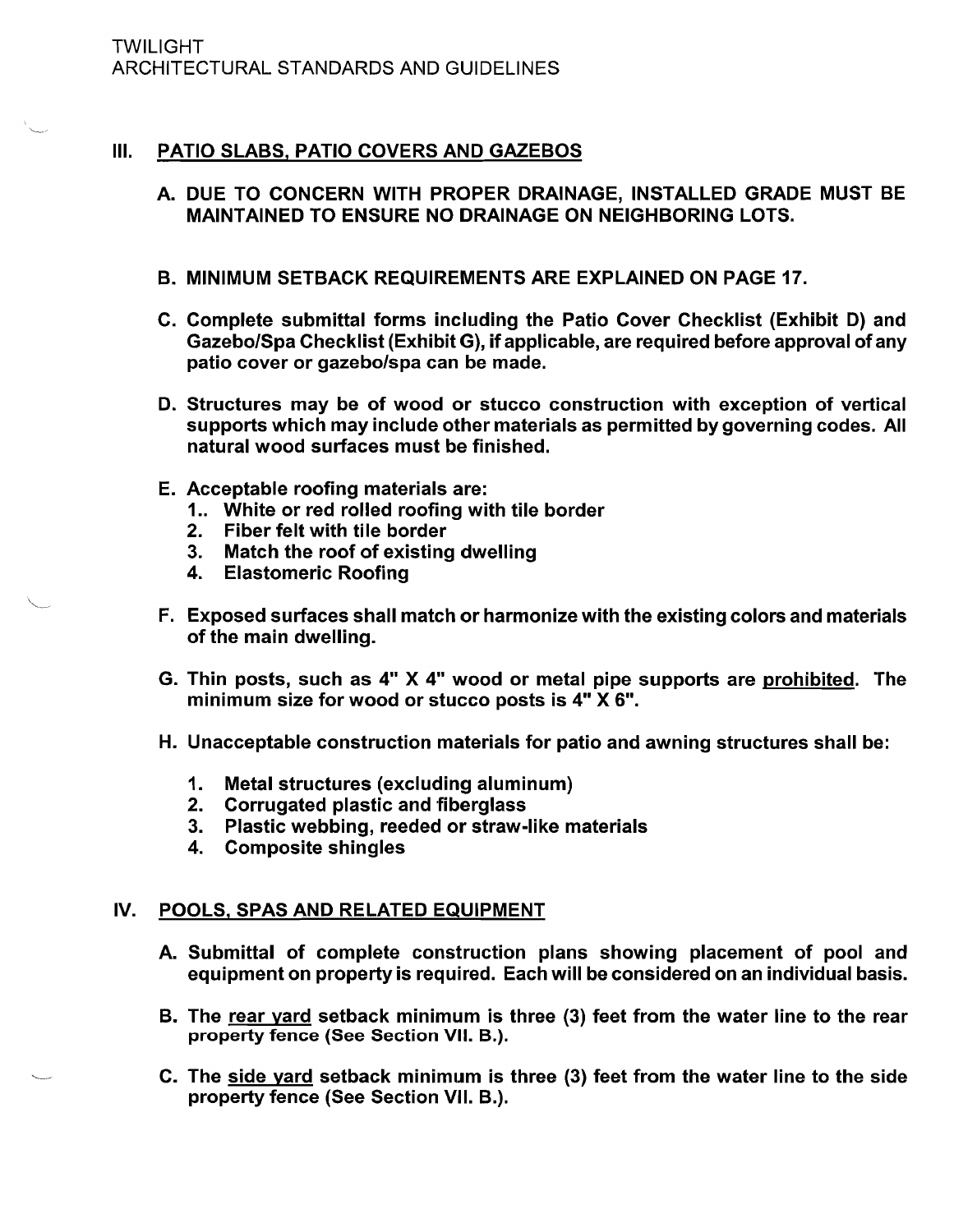#### V. OTHER STRUCTURES

- A. GARAGE CONVERSIONS will not be permitted· the purpose of garages is to store vehicles. Garages may not be converted into living space or incur any structural changes. Garage doors shall be kept closed when not in use.
- B. ROOM ADDITIONS, EAVES AND BALCONIES or any exterior alterations to any building are major construction items which require prior approval of the Committee. They shall be constructed with materials that conform to type, quality, character and detailing established in the existing dwelling. Any addition to the existing dwelling must meet the minimum setback requirements outlined in Section VII.
- C. STORAGE SHEDS AND UTILITY BUILDINGS require prior approval.
- D. DRIVEWAY EXTENSIONS AND WALKWAYS may require prior approval if lot drainage is affected.

#### VI. ADDITIONAL MODIFICATIONS

- A. WINDOW TINTING will not require prior approval of the Committee if it consists of either light, medium or dark Smoke Grey. Any other color of window tinting requires prior approval. Mirror finishes are not allowed.
- B. SCREEN DOOR installations will be considered for approval if they meet the following guidelines:
- They must be maintained in like-new condition at all times.
- 2. They shall be painted to match the exterior trim around the front door opening.
	- 3. They shall not be ornate or massive in design, i.e. scrolls, bars, etc.
	- 4. The ARC shall consider the proposed location of the screen door style relevant to its visibility from public or private sidewalks or streets, trails, walkways, greenbelts and parks.
	- 5. Security bar doors and storm doors also require prior approval of the Committee.
	- 6. Security doors, when approved, shall be attached to the same door frame as main door.
	- C. SOLAR SCREEN installations will not require prior approval of the Committee if one of the following colors is used:

| <b>Silver Grey</b> | <b>Bronze</b>        |
|--------------------|----------------------|
| <b>Dark Bronze</b> | Gold                 |
| <b>Charcoal</b>    | <b>Antique White</b> |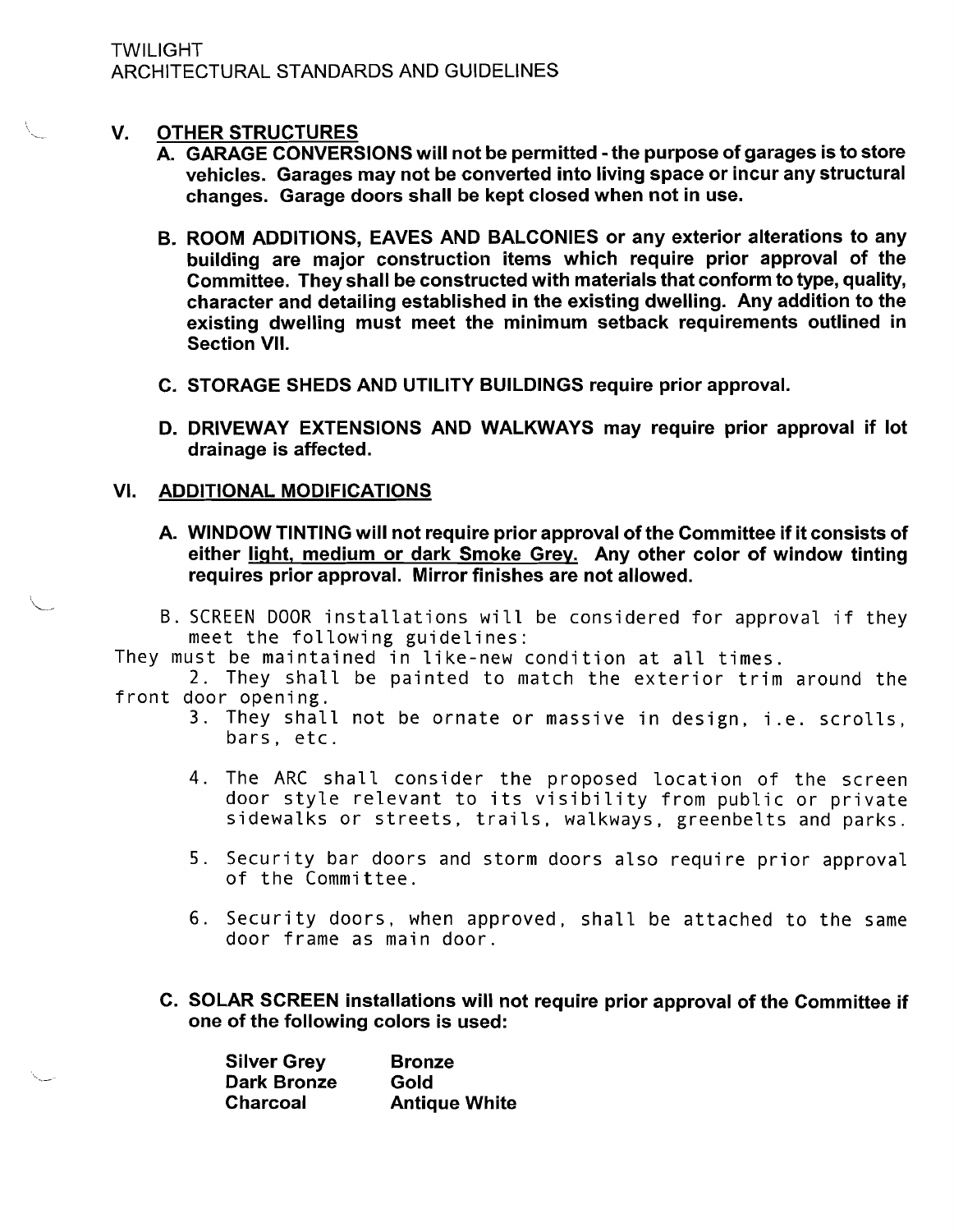- C. LIGHTING: Exterior lighting must be low wattage (40W). Higher wattage lighting may be approved if it is placed so that it does not create an annoyance to the neighbors, as determined by the Committee. Maximum height of light poles is twelve (12) feet. Holiday lighting in season is permitted without Committee approval, but must be removed between seasons.
- D. BASKETBALL BACKBOARDS: Back yard basketball backboards are allowed so long as:
	- 1. They are not affixed to any structure. They may be mounted on a freestanding pole which can be permanent or movable. The equipment must be a manufactured varity and maintained in like-new condition at all times.
	- 2. Front yard, side yard, street, sidewalks and driveway basketball backboards are not allowed.
	- E. IDENTIFICATION SIGNS: Name signs, i.e. "The Smiths" require prior approval of the Committee and have the following limitations:
	- 1. Maximum size 30" long x 8" wide
	- 2. Material wood or metal
	- 3. Color black, brown, or to match trim on dwelling
	- 4. Must be professionally prepared
	- 5. Must be attached to house or fence
- F. AWNINGS do not require prior approval of the Committee. They must be of canvas or approved fabric and of solid accent colors complimenting the architecture. Awnings must be properly maintained to the satisfaction of the Committee and may not be kept when frayed, split, torn or faded.
- G. AIR CONDITIONERS: Any exterior air conditioner, other than those installed by the builder, must be submitted to the Architectural Committee for approval prior to installation.
- H. EXTERIOR PAINTING: Any change in color from the original primary or trim colors of any dwelling or fencing requires prior submittal and approval.
- I. WINDOW COVERINGS: Permanent window coverings must be installed within 90 days after close of escrow. When using temporary window coverings, newspapers, bed sheets or other unsightly coverings may not be used.
- J. SOLAR ENERGY EQUIPMENT: The installation of any system to accommodate solar energy equipment must have Committee approval.
- VII. MINIMUM SETBACK REQUIREMENTS FOR HOME IMPROVEMENTS: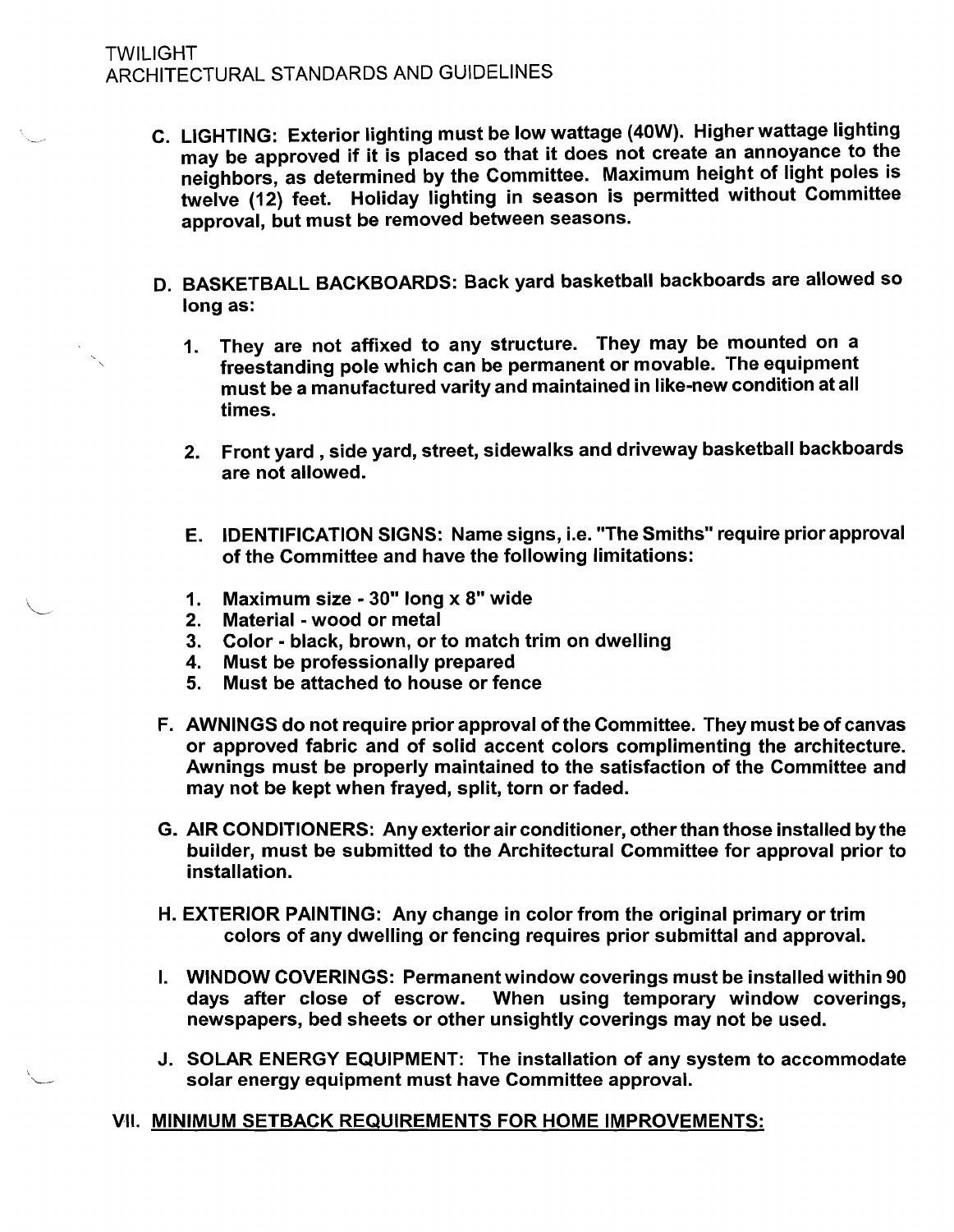## TWILIGHT @ Brui*der* ARCHITECTURAL STANDARDS AND GUIDELINES

- A. For home improvements attached to the existing house, i.e., patio covers, Clark County setback requirements will govern. The Architectural Committee will consider requests for variance for less than the County's ten foot minimum rear setback with the following requirements:
	- 1. An absolute minimum setback of five (5) feet from the rear and side property line, including any overhang.
	- 2. Verification of impacted neighbor approval of variation.
	- 3. Compliance with all other Architectural Guidelines.
	- 4. Architectural Review Committee approval prior to construction.
	- 5. Proof of Clark County Building Permit including any applicable variance to County setbacks.
- B. For free-standing accessory structures, i.e., gazebos, Clark County setback requirements prevail.
- C. Storage and utility sheds must be five (5) feet from both side and rear property lines with no restriction as to distance from the existing house. Height of these structures not to exceed 7 feet.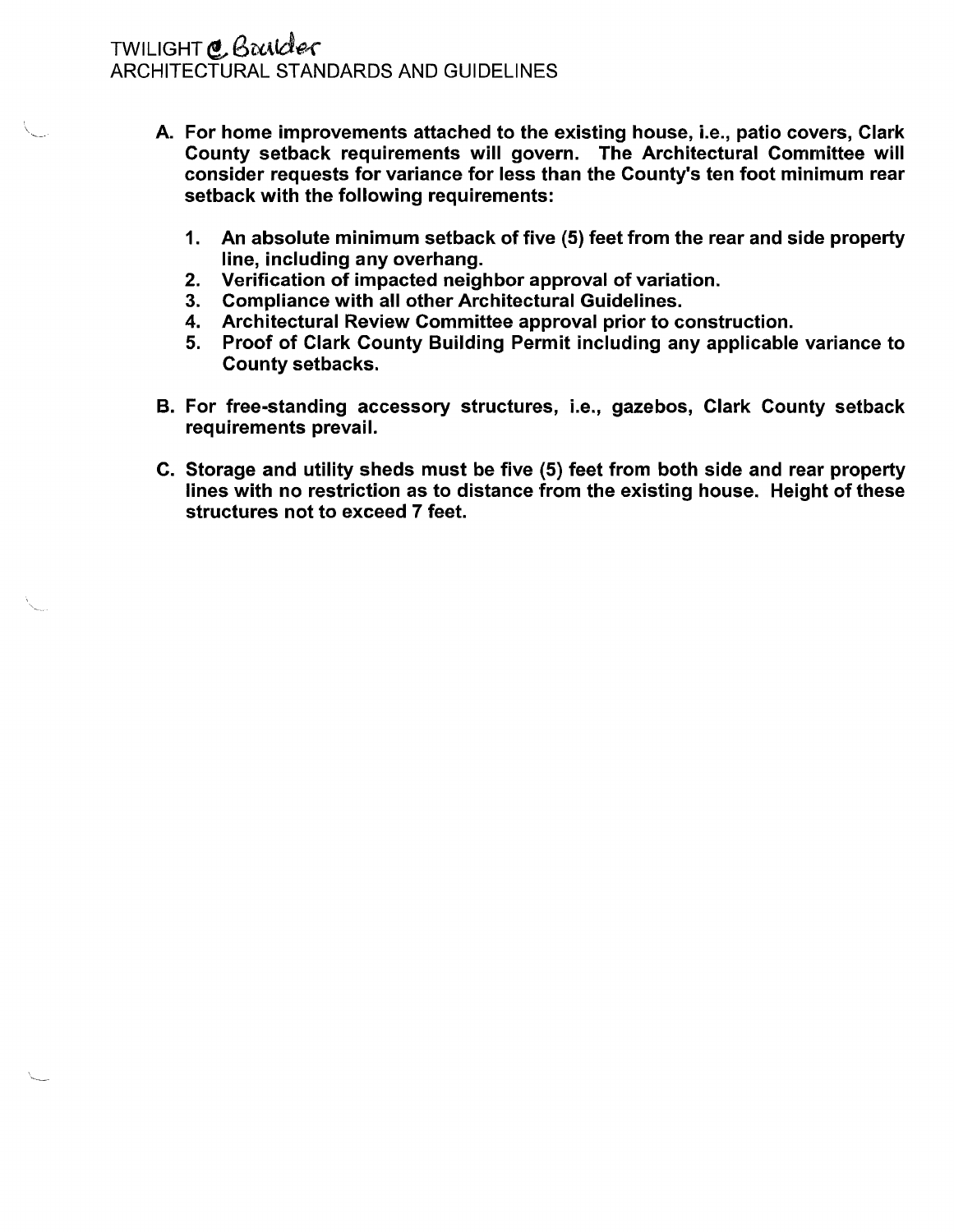## NON-LIABILITY FOR APPROVAL OF PLANS

Architectural Review Committee approval of plans shall not constitute a representation, warranty or guarantee that such plans and specifications comply with engineering design practices or with zoning or building ordinances or other governmental regulations or restrictions. By approving such plans and specifications, neither the Architectural Review Committee, the members thereof, the Association, any member thereof, the Board or Declarant assumes any liability or responsibility therefore or for any defect in the structure constructed 'from such plans or specifications. Neither the Architectural Review Committee, any member thereof, the Association, the Board nor Declarant shall be liable to any member, owner occupant, or other person or entity for any damage, loss, or prejudice suffered or claimed on account of (a) the approval or disapproval of any plans, drawings, and specifications, whether or not defective; or (b) the construction or performance of any work, whether or not pursuant to the approved plans, drawings, and specifications.

## VARIANCES

The Architectural Review Committee shall have the right and privilege to permit any homeowner (without the consent of other homeowners) to deviate from any of the Architectural Standards and Guidelines provided that such deviation is necessary, in the opinion of the ARC, to carry out the general purposes of the CC&R's and/or the Architectural Standards and Guidelines. Any such permission of the Architectural Review Committee shall be in writing and shall not constitute a waiver of said Committee's or Association's powers of enforcement with respect to any of the Architectural controls.

## NO WAIVER OF FUTURE APPROVALS

The approval of the Architectural Review Committee of any proposals, plans and specifications or drawings for any work done or proposed or in connection with any other matter requiring the approval or consent as to any similar proposals, plans and specifications, drawings, or matters shall not automatically subsequently or additionally constitute approval for any other plan submitted for approval or consent.

These guidelines and standards are an attempt to inform each homeowner of the requirements of the Architectural Review Committee and the Twilight Homeowners Association as it pertains to exterior improvements to each lot. These guidelines may be amended from time to time as the Committee deems necessary. Each submittal is subject to review on a case-by-case basis and requests for additional information, other than outlined in these pages, may be required by the Committee. Please refer to the Covenants, Conditions, and Restrictions and the Rules and Regulations for further requirements.